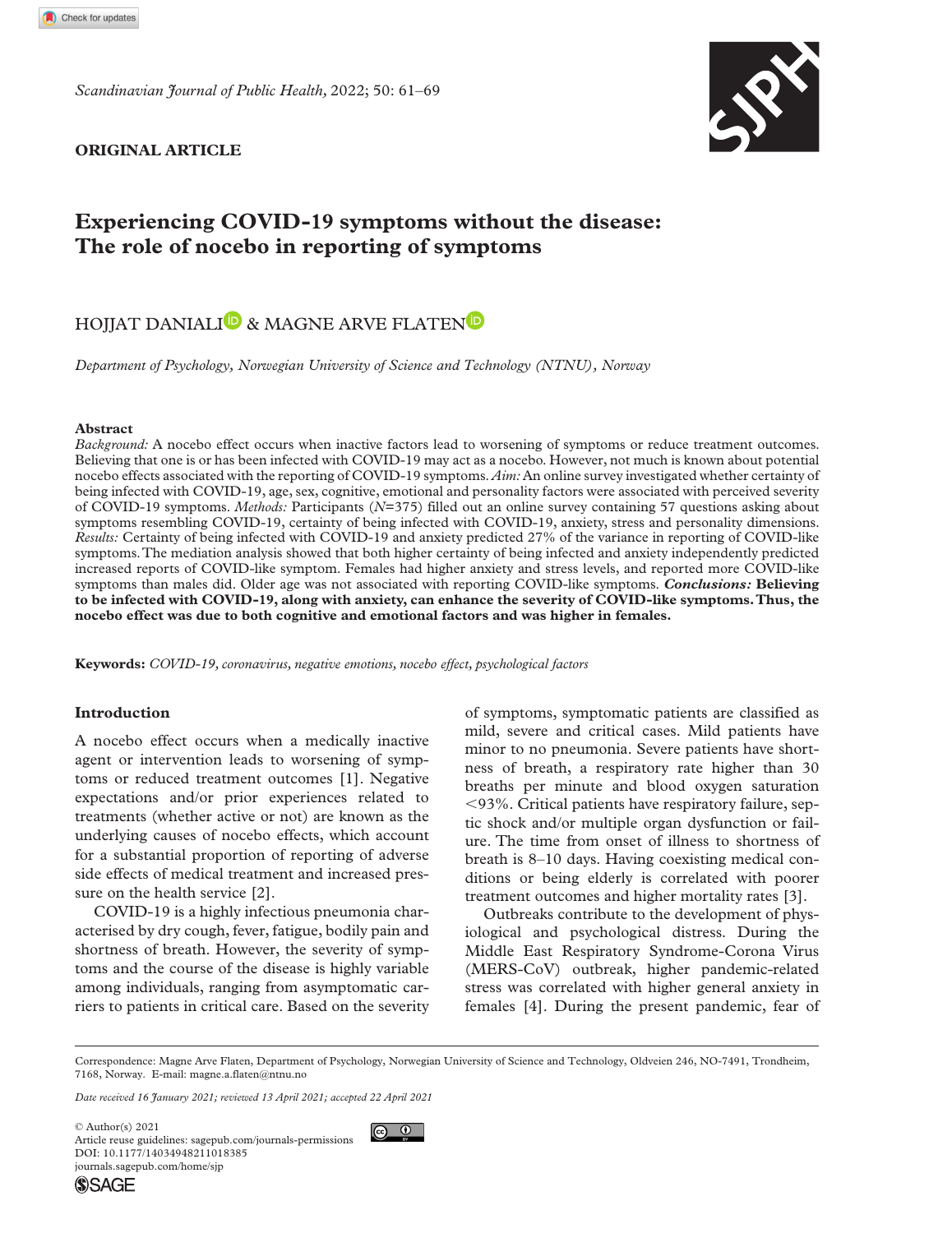## 62 *H. Daniali and M. A. Flaten*

COVID-19 is shown to be associated with depression, anxiety and health anxiety [5]. Being constantly informed about the pandemic and high exposure to social media related to COVID-19 [6] are also associated with anxiety and depression. The psychological distress due to the pandemic may also contribute to the development of health-related worries and concerns about the infection, as worries about health have been reported to increase during public pandemics (e.g. Xie et al. [7]).

The belief of being infected with COVID-19 may act as a nocebo and generate negative expectations about bodily sensations, resulting in perception of bodily sensations as COVID-19 symptoms. Such a nocebo, along with psychological processes such as anxiety and stress, could thus enhance the perception of bodily experiences such as minor pain, difficulty in breathing, coughing and so on as COVID-like symptoms.

Moreover, cognitive, emotional and personality factors (e.g. neuroticism [8]) have been shown to contribute to symptom reporting. Bailer et al. [9], for instance, reported that for participants with a specific type of somatoform disorder, multiple chemical sensitivity, a model consisting of cognitive (thoughts about environmental threats), emotive (general anxiety) and habitual traits (a tendency to focus more on bodily sensations) predicted more than one third of the variance for over-reporting (i.e. reporting more symptoms than what is being experienced, or misattribution of bodily experiences) of symptoms compared to non-somatoform participants. Similar models on the effects of cognitive, personality and emotive factors in response to COVID-19 pandemic have been tested, and characteristics such as health anxiety and personality traits such as neuroticism [10] have been reported to be associated with higher COVID-19 anxiety and to accelerate the development of health worries.

However, no study has yet explored whether the belief of being infected with COVID-19 can account for reporting of COVID-like symptoms. Therefore, we proposed a model where a cognitive process (certainty of being infected) predicts the reporting of COVID-like symptoms. Next, we investigated whether the effect of certainty of being infected on reporting of COVID-like symptoms was mediated by emotional and personality factors. As emotional factors have been shown to mediate placebo and nocebo effects [11], we hypothesised that higher anxiety and stress mediated the association of certainty of being infected with reporting of COVID-like symptoms. Furthermore, it was hypothesised that personality dimensions, specifically higher scores in neuroticism and conscientiousness (based on the five-factor model of personality), mediated the association of

certainty of being infected on reporting of COVIDlike symptoms. Fourth, COVID-19 more seriously affects older individuals, and older participants were hypothesised to report more symptoms, and age was assumed to moderate the effect of certainty on COVID-like symptoms. Finally, females were hypothesised to report more symptoms, and sex was also assumed as a moderating factor, as females were shown to have higher anxiety during MERS-CoV outbreak, and nocebo effects have been found to be greater in females [12].

## **Methods**

#### *Respondents*

The respondents included 279 females  $(min_{\text{age}}=16$ years, max<sub>age</sub>=71 years, range=55 years,  $M_{\text{age}}$ =32.9 years, standard deviation (*SD*)=10.4 years), 135 males ( $\min_{\text{age}}$ =17 years,  $\max_{\text{age}}$ =79 years, range=62 years,  $M_{\text{see}}$ =33.2 years, *SD*=12 years) and three reporting as 'other gender' who completed an online anonymous survey from 2 May 2020 to 3 August 2020. Almost two thirds (64.5%) of the sample held an academic degree equivalent to a master's or a PhD. Nearly all (90.6%; *n*=378) of the sample had not been tested for COVID-19. Of those who had been tested, only 1.4% (*n*=6) had tested positive, and 7.9% (*n*=33) had tested negative. Based on the aim of the study, which was investigating the predictive value of the belief certainty of being infected with COVID-19 for reporting of COVID-like symptoms, only male and female respondents who had not been tested for COVID-19 were included in the analyses. Therefore, a total sample size of 375 participants  $(\text{min}_{\text{age}}=16 \text{ years}, \text{max}_{\text{age}}=79 \text{ years}, \text{range}=63 \text{ years},$ *M*<sub>age</sub>=32.7 years, *SD*=10.9 years), including 249 females ( $min_{\text{age}}$ =16 years,  $max_{\text{age}}$ =67 years, range=51 years,  $M_{\text{age}}$ =32.6 years, *SD*=10.2 years) and 126 males ( $min_{\text{age}}$ =17 years,  $max_{\text{age}}$ =79 years, range=62 years,  $M_{\text{age}} = 32.8$  years,  $SD = 12.1$  years), were included in the analyses.

## *Measures*

*COVID-19 symptoms.* Respondents were asked to report the severity of a group of symptoms related to COVID-19 by rating 10 questions. Using a five-point Likert scale that ranged from  $0=$  none' to  $4=$  severe', respondents specified the severity of any fever, myalgia (bodily pain), headache, cough, dry cough, sore throat, difficulty in breathing, fatigue and persistent fever and the experience of fever, repeated dry cough and difficulty in breathing at the same time during the last two months prior to filling out the form. The total sum of the items was used in the analyses.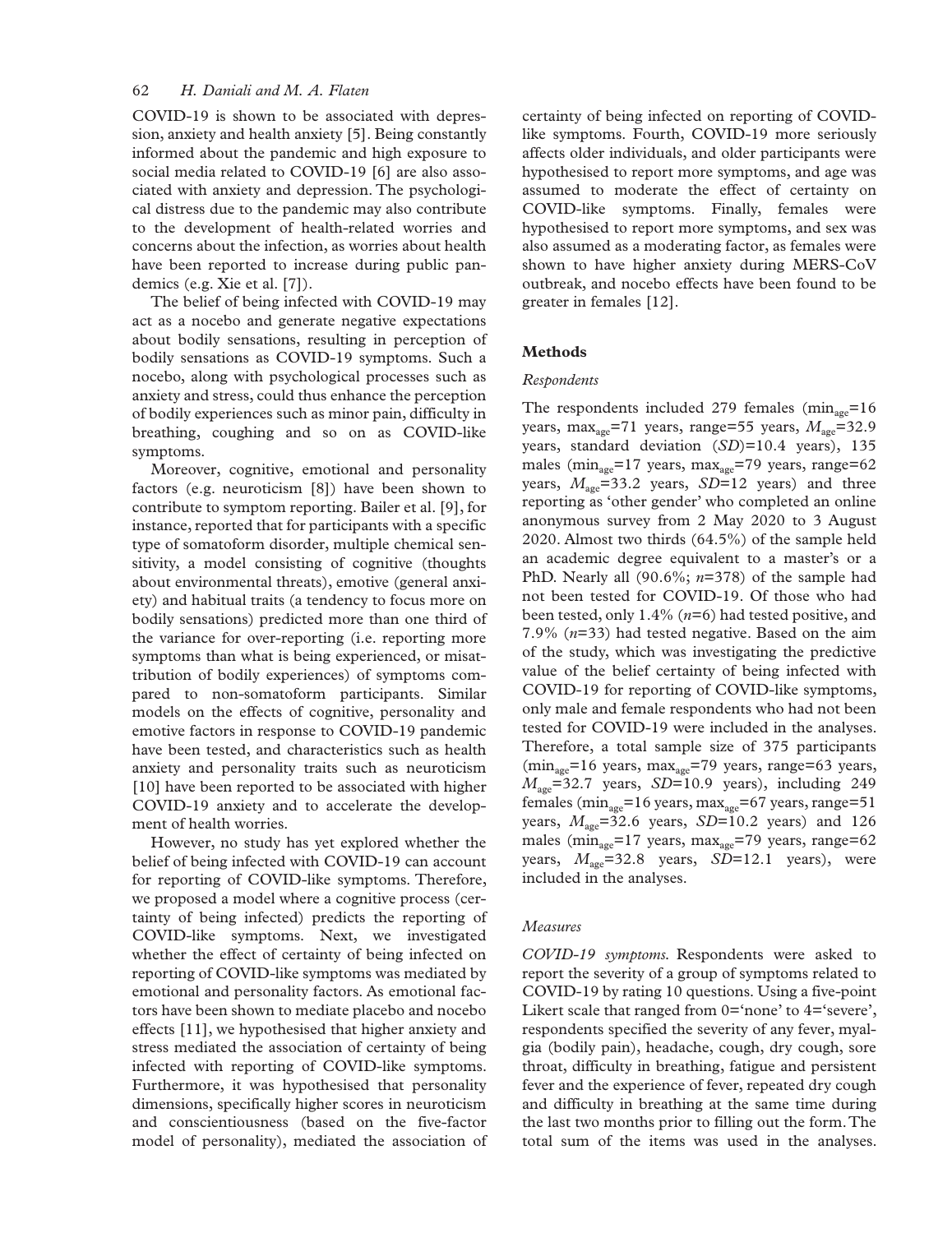Similar items have been used in prior studies to assess the physical symptoms of COVID-19 in the general population [13]. Cronbach's alpha for COVID-19 questions in the present study was 0.85.

*COVID-19 certainty.* Respondents rated their certainty level of being infected with COVID-19 on a five-point Likert item ranging from 0='sure not infected' to 4='certain that infected'.

*Stress and anxiety.* Stress and anxiety were measured using the short form of the Depression Anxiety Stress Scale (DASS-21) [14]. The DASS-21 has three subscales that each include seven items that are rated on a four-point Likert scale. The subscale scores are calculated by summing the scores for the seven items belonging to each subscale and multiplying by two. The DASS-21 has acceptable psychometric features and is used in different samples. To avoid fatigue effects due to large number of questions, only the stress and anxiety subscales were used in this study. In the present study, the internal consistency for the anxiety and stress subscales were 0.80 and 0.86, respectively.

*Personality dimensions.* The short version of the Big Five Inventory (BFI-10) [15] was administered to assess the personality dimensions. The BFI has 10 items and assesses the five-factor model of personality that includes extroversion, agreeableness, conscientiousness, neuroticism and openness. Two questions are dedicated to each personality dimension. The BFI-10 is scored on a five-point Likert scale ranging from 1 to 5. The BFI-10 is reported as a valid personality inventory with acceptable psychometric characteristics.

*Demographic questions.* Respondents answered questions asking about their sex, age, education level and the result, if relevant, of any COVID-19 test. The options for education were: '<10 years of school', '10 years of school', 'high school degree (12–13 years school)', 'bachelor' and 'master's/PhD or equivalent'. Health anxiety was also assessed with 18 items, but as it overlapped with anxiety, the data related to health anxiety are not analysed in this study. In total, the survey consisted of 57 items that were mostly Likert-type questions.

## *Procedure*

Using a snowball sampling strategy focused on the general population during COVID-19 pandemic, the online survey was first disseminated to the Norwegian University of Science and Technology (NTNU) students and staff through the intranet, and then the link to the survey was shared via social media applications, including Facebook, Instagram, Twitter and LinkedIn. Both COVID-19 patients and healthy individuals were invited, since the goal was testing the hypotheses in the general population. Respondents were assured that no personal data would be recorded in this survey. Before filling out the questionnaires, respondents provided informed consent to be included in the study. In the consent form, participants were informed that the study investigated 'the effects of psychological factors on symptoms related to COVID-19', and they should respond to questions asking about their thoughts, personality, stress, anxiety and some physical symptoms that could be related to COVID-19. The inclusion criteria were being aged 16 years or above and being able to read English, as the survey was in English. The study was approved by the Regional Committee for Medical and Health Research Ethics (REK; project number: 142652) and the Norwegian Centre for Research Data (NSD; project number: 605612).

## *Statistical analyses*

The data were analysed with IBM SPSS for Statistics v27 (IBM Corp., Armonk, NY) and by the following steps. First, outlier data were detected and resolved. Then, the descriptive statistics were investigated. Next, the correlations between the variables were investigated across males and females using Pearson two-tailed correlation. Then, the assumptions for conducting a multiple linear regression were tested (see the next section). Next, a moderated mediation analysis was tested using the PROCESS macro for SPSS [16] (applying model 8 with 5000 bootstrap samples). Due to the non-normality of the residuals (see the next section, Data Screening and Preprocessing), the Huber–White heteroscedasticityconsistent (HC) standard errors were used. In the moderated mediation analysis model, only variables that correlated with the report of COVID-like symptoms were entered. Then, the significant mediation effects were tested by a Sobel test, following the recommendations of Baron and Kenny [17]. Lastly, a trend analysis, using a two-way analysis of variance (ANOVA), was performed to investigate differences in COVID-like symptoms between age groups. Moreover, another ANOVA was performed to investigate differences in anxiety and stress between males and females.

## *Data screening and pre-processing*

First, the outliers were resolved using the Winsorising technique. Next, to test for the basic assumptions of a regression (i.e. normality, heteroscedasticity,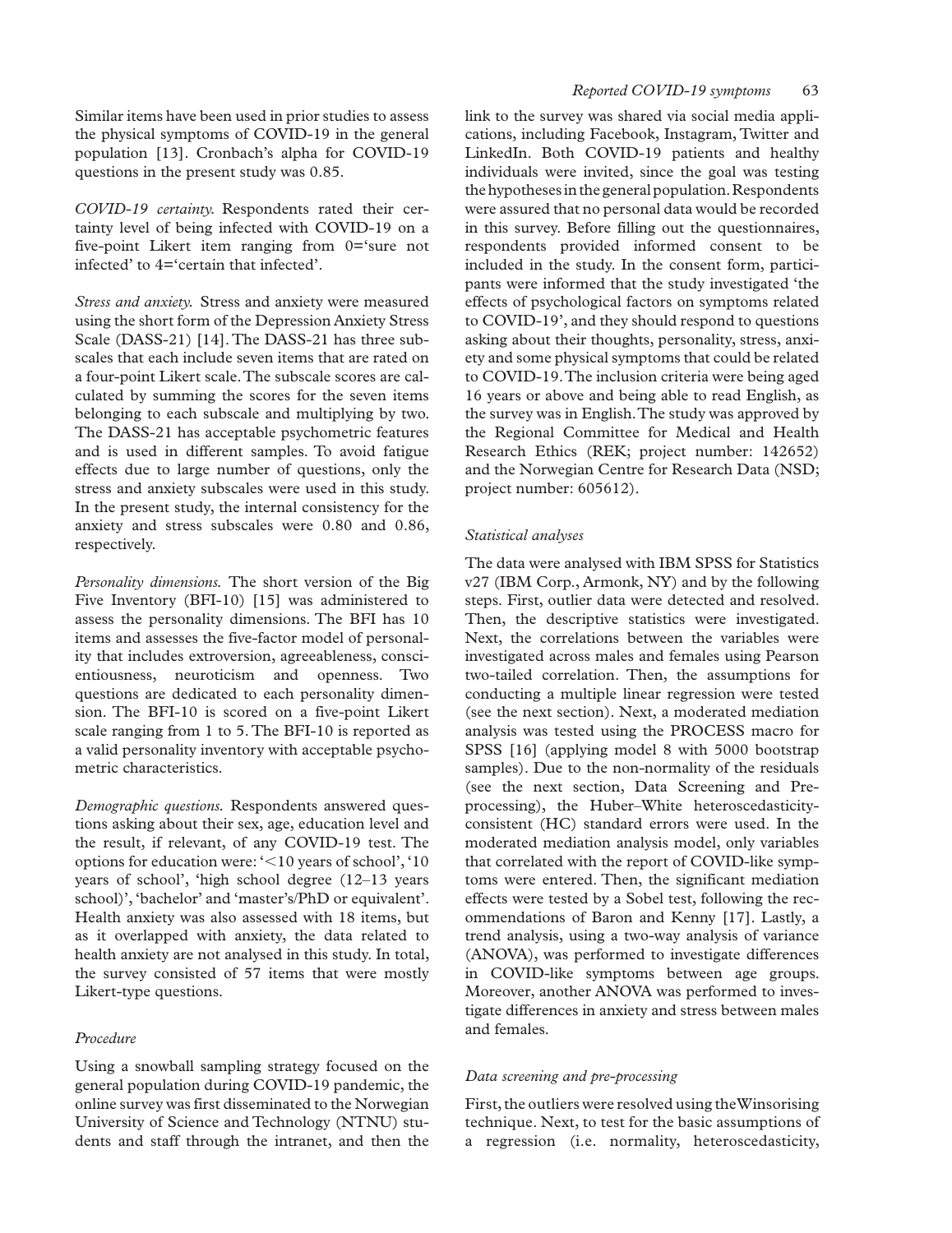homoscedasticity, multicollinearity and linearity), a multiple regression was run. The total sum of the COVID-like symptoms was entered as the depend ent variable (DV), and age, sex, certainty of being infected, stress, anxiety and five personality factors were entered as independent variables (IVs). The results showed that sex  $(B=-1.31, SE=0.51,$ β=−0.11, *p*=0.01), certainty of being infected  $(B=1.40, SE=0.25, β=0.25, p=0.0001)$  and anxiety ( *B*=0.28, *SE*=0.05, β=0.38, *p*=0.0001) predicted the DV. However, the histogram plot for residuals suggested a non-normal distribution of residuals, and the Breusch–Pagan results confirmed the het eroscedasticity of residuals  $(\chi^2=92.49, p=0.0001)$ . In such cases, it is suggested to use HC standard errors [18]. Next, a multiple regression with the same variables was run using the HC standard errors. The results showed that although the HC standard errors slightly lowered the coefficients for sex ( *B*=−1.30, *SE* (HC)=0.55, *t*=−2.36, *p*=0.02), certainty of being infected ( *B*=1.40, *SE* (HC)=0.29, *t*=4.78, *p*=0.0001) and anxiety ( *B*=0.28, *SE*  $(HC)=0.05$ ,  $t=4.77$ ,  $p=0.0001$ ), the variables still significantly predicted the DV. To test the homosce dasticity effects, a multiple regression with homo scedasticity-robust standard errors was run, and the results similarly showed that the sex, certainty of being infected and anxiety predicted the DV. The tolerance and the variance inflation (VIF) of included IVs showed no multicollinearity between IVs ((tolerance >0.20); tolerance range=0.44–1.0; (VIF  $\leq 10$ ); VIF range=1.01–2.29), and the visual inspection of the scatter plot confirmed the linearity assumption.

Regarding the ANOVA of differences in COVIDlike symptoms between age groups and across males and females, the variable age including five age groups (i.e. 0–20, 21–30, 31–40, 41–50 and 51–70) were entered into the analysis. The violation of nor mality was not a source of concern for this analysis, as ANOVA tests are known to be robust to non-nor mal distributions.

## **Results**

#### *Descriptive statistics*

The means and 'SDs' of the study variables for males and females are shown in Table I. The distribution of symptoms across males and females is provided in Supplemental Material 1. Regarding the certainty of being infected, 26.9% of participants reported 'sure not infected', 45.6% reported 'probably not infected', 17.9% reported 'uncertain', 7.5% reported 'quite certain' and 2.1% reported 'certain' about being infected with COVID-19.

|                                   |           | Table I. Descriptive statistics of the included variables. |     |         |        |    |                                                                                                                                                                                                                               |
|-----------------------------------|-----------|------------------------------------------------------------|-----|---------|--------|----|-------------------------------------------------------------------------------------------------------------------------------------------------------------------------------------------------------------------------------|
| Sex                               | Certainty | C-symptoms                                                 | Age | Anxiety | Stress | Cp | $\rm ^{6}$<br>da<br>K                                                                                                                                                                                                         |
| $N=249$ (min; max)                |           |                                                            |     |         |        |    | Females M; SD 1.088 (0; 4) 6.63; 5.16 (0; 24) 32.64; 10.24 (16; 67) 7.18; 7.40 (0; 34) 12.93; 9.29 (3; 198 (2; 197 (2; 10) 7.46; 1.58 (3; 1.89 (3; 1.89 (3; 1.89 (3; 1.0) 6.34; 1.08; 1.89 (3; 10) 6.34; 2.19 (3; 10) 6.98; 1 |
| $N=126$ (min; max)<br>Males M; SD |           |                                                            |     |         |        |    | 1.21; 1.07 (0; 4) 5.18; 5.34 (0; 24) 32.88; 12.13 (17; 79) 5.63; 6.67 (0; 38) 9.60; 8.27 (0; 40) 5.75; 1.91 (2; 10) 7.10; 1.75 (2; 10) 7.11; 1.77 (2; 10) 5.48; 2.26 (2; 10) 6.74; 1.68 (2; 10)                               |
| $N=375$ (min; max)<br>Total M; SD |           |                                                            |     |         |        |    | 1.13; 0.96 (0; 4) 6.14; 5.26 (0; 324) 32.72; 10.90 (10; 70) 6.80; 7.35 (0; 38) 6.07; 1.96 (0; 40) 6.07; 1.96 (2; 10) 7.35; 1.64 (2; 10) 7.02; 1.86 (2; 10) 6.06; 2.25 (2; 10) 7.00; 1.70 (2; 10)                              |
|                                   |           |                                                            |     |         |        |    | SD: standard deviation; Certainty: certainty of being infected with COVID-19; C-symptoms: report of COVID-like symptoms; Ep: extroversion; Ap: agreeableness; Cp: conscientiousness; Np: neuroticism; Op: open-               |

ness personality dimensions.dimensions personality ness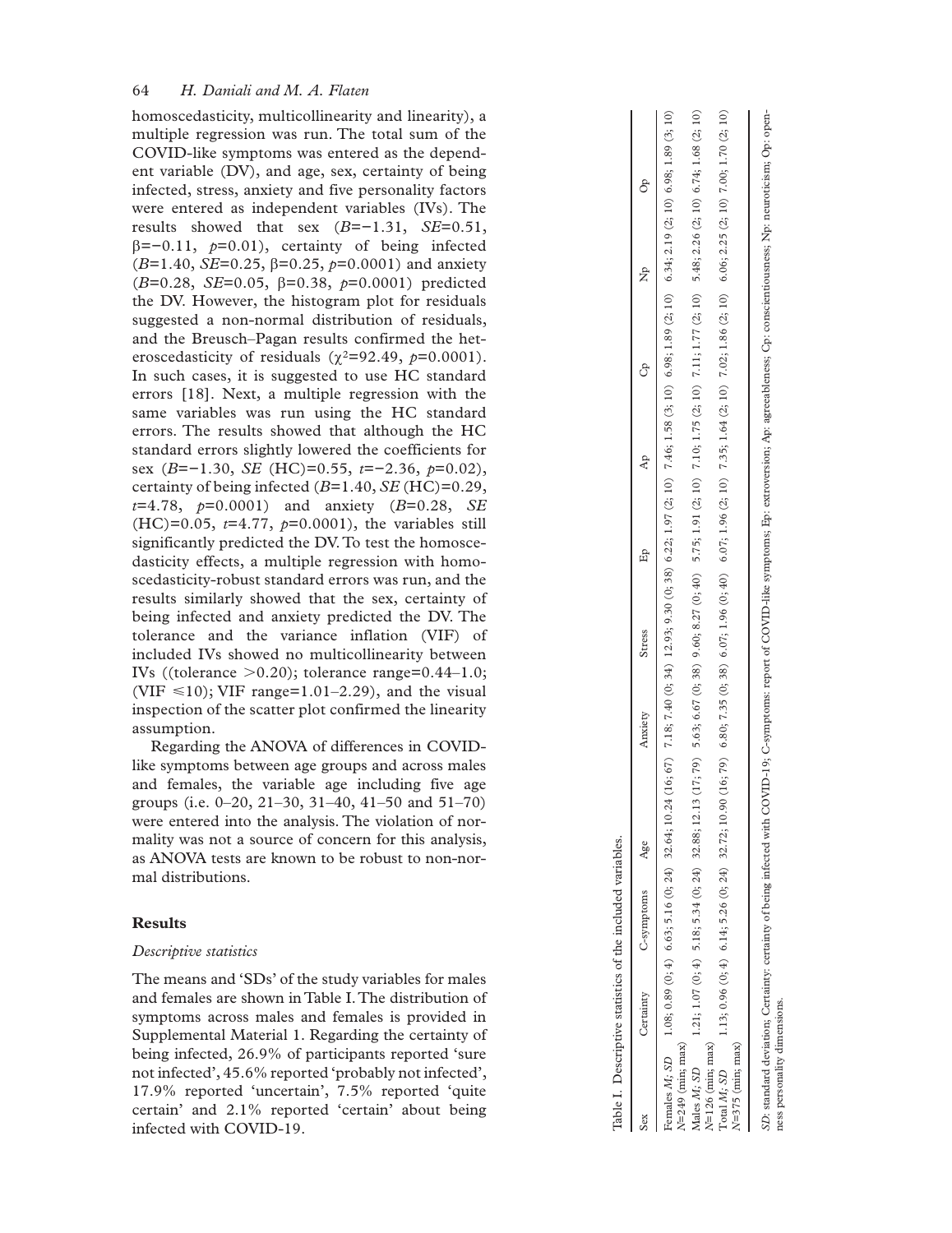Table II. Correlations between study variables across males and females.

|           | 2        | 3         | 4         | 5         | 6        |           | 8         | 9         | 10       |
|-----------|----------|-----------|-----------|-----------|----------|-----------|-----------|-----------|----------|
|           | $-0.13$  | $-0.08$   | $-0.20**$ | $-0.24**$ | $-0.03$  | $-0.01$   | $0.21**$  | $-0.14$   | $0.22**$ |
| 0.01      |          | $0.26**$  | $0.43**$  | $0.49**$  | $-0.03$  | $-0.08$   | $-0.01$   | $0.30**$  | 0.03     |
| 0.05      | $0.42**$ |           | $0.30**$  | $0.25**$  | 0.15     | 0.01      | 0.11      | 0.03      | 0.00     |
| $-0.20**$ | $0.30**$ | 0.13      |           | $0.76***$ | $-0.02$  | $-0.14$   | $-0.12$   | $0.42**$  | $-0.01$  |
| $-0.21**$ | $0.43**$ | $0.24***$ | $0.73**$  |           | 0.08     | $-0.11$   | $-0.12$   | $0.44**$  | $-0.13$  |
| 0.05      | $-0.07$  | $-0.02$   | $-0.03$   | $-0.06$   |          | $-0.08$   | $0.22*$   | $-0.12$   | $-0.03$  |
| 0.02      | $-0.12$  | $-0.02$   | $-0.18**$ | $-0.21**$ | $0.16**$ | 1         | 0.04      | $-0.24**$ | 0.04     |
| $0.27**$  | $-0.01$  | 0.11      | $-0.11$   | $-0.20**$ | 0.12     | $0.20**$  |           | $-0.21**$ | 0.01     |
| $-0.19**$ | $0.13*$  | $0.14*$   | $0.54***$ | $0.43**$  | $-0.1$   | $-0.25**$ | $-0.20**$ |           | $-0.05$  |
| 0.02      | $-0.01$  | $-0.00$   | 0.12      | 0.04      | 0.05     | $0.15*$   | $0.13*$   | 0.09      |          |
|           |          |           |           |           |          |           |           |           |          |

Correlations for females are shown on the lower left side of the table (below the 1 correlations), and for males at the upper right side of the table (above the 1 correlations).

\**p*<0.05; \*\**p*<0.01.

C-symptoms: report of COVID-like symptoms.

#### *Correlations*

Except age, extraversion, agreeableness, conscientiousness and openness, other study variables correlated with the reporting of COVID-like symptoms for both males and females (Table II).

## *Moderated mediation analysis*

*Direct relationships.* Certainty of being infected predicted the severity of reported COVID-like symptoms (*t*=3.26, *p*=0.001, *B*=2.84, *SE* (HC)=0.90). Moreover, anxiety (*t*=4.75, *p*=0.00001, *B*=0.26, *SE* (HC)=0.05) also predicted the severity of reported COVID-like symptoms. The direct effects of stress (*t*=0.77, *p*=0.44, *B*=0.03, *SE* (HC)=0.03), neuroticism (*t*=0.11, *p*=0.86, *B*=−0.05, *SE* (HC)=0.11) and sex (*t*=0.16, *p*=0.86,  $B=0.11$ , *SE* (HC)=0.66) were not significant.

*Indirect relationships.* The moderating indirect effect of sex on the effect of certainty of being infected on COVID-like symptoms was not significant (*t*=−1.90, *p*=0.057, *B*=−1.11, *SE* (HC)=0.58). The moderated mediation model predicted 29% of variance of severity of the COVID-like symptoms (Supplemental Material 2).

#### *Mediation analysis*

The moderated mediation analysis showed that in addition to certainty of being infected, only anxiety predicted the reports of COVID-like symptoms. Next, whether anxiety mediated the effect of certainty of being infected on COVID-like symptoms was tested using the Sobel test. First, the DV, reporting of COVID-like symptoms, was regressed on the IV, certainty of being infected. The results showed that certainty of being infected predicted the report of COVID-like symptoms (*B*=1.88, *SE* (HC)=0.35,



Figure 1. The accepted model with direct and indirect paths. Certainty of being infected directly predicted the dependent variable. Anxiety mediated the effects of certainty. The model explained 27% of variance in perceived severity of COVID-like symptoms. Certainty: certainty of being infected; C-symptoms: COVID-like symptoms. \*\*\**p*<0.001.

 $t=5.24$ ,  $p=0.0001$ ,  $R^2=0.11$ ). Then, the mediator, anxiety, was regressed on the IV, and the results showed that certainty of being infected predicted anxiety (*B*=1.76, *SE* (HC)=0.45, *t*=3.87, *p*=0.0001,  $R^2$ =0.05). For the last step, the DV was regressed on both the IV and the mediator. The results showed that both certainty of being infected (*B*=1.36, *SE* (HC)=0.30, *t*=4.43, *p*=0.00001) and anxiety (*B*=0.29, *SE* (HC)=0.03, *t*=7.75, *p*=0.00001) predicted the severity of COVID-like symptoms (*R*2=0.27, *F*(2, 372)=41.78, *p*=0.0001; Sobel test statistics for anxiety using *SE* (HC)=4.43, *SE*=0.14, *p*=0.000001; Figure 1).

Finally, the modified version of the proposed model predicted 27% of the variance of severity of the COVID-like symptoms (Table III).

#### *Analyses of variance*

The main effect of age (*F*(4, 365)=2.63, *p*=0.03, partial  $\eta^2$ =0.03) was due to respondents in the age group 31–40 reporting higher COVID-like symptoms compared to the age groups 21–30 (mean difference=1.68,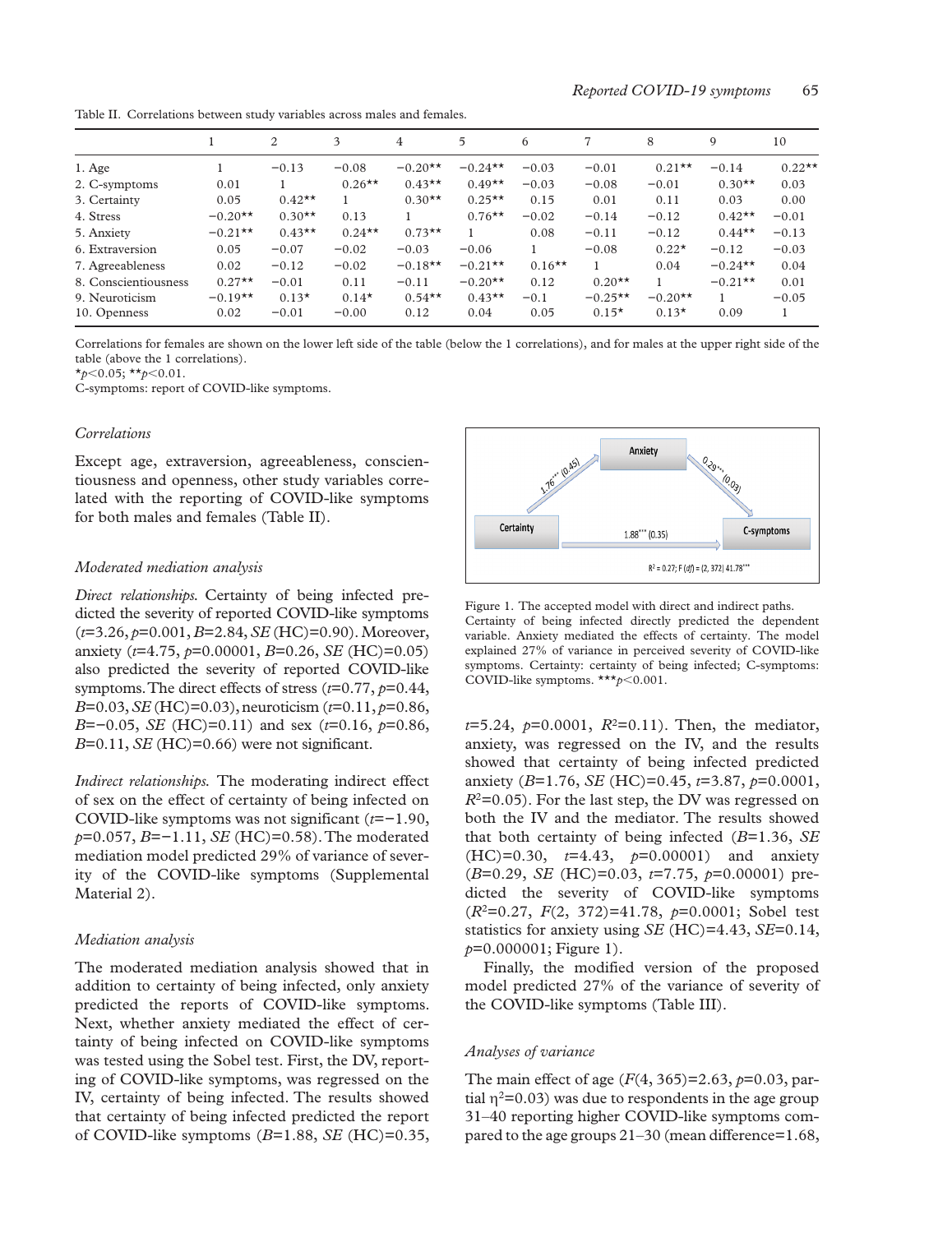## 66 *H. Daniali and M. A. Flaten*

| Predictors        | Dependent variable | $\boldsymbol{B}$          | SE(HC) | t    | $R^2$ | $F(d\hat{f})$         |
|-------------------|--------------------|---------------------------|--------|------|-------|-----------------------|
|                   |                    |                           |        |      |       |                       |
| Step 1:           |                    |                           |        |      |       |                       |
| Certainty         | C-symptoms         | $1.88***$                 | 0.35   | 5.24 | 0.11  | $27.50***$ $(1, 373)$ |
| Step 2:           |                    |                           |        |      |       |                       |
| Certainty         | Anxiety            | $1.76***$                 | 0.45   | 3.87 | 0.05  | $15.02***$ $(1, 373)$ |
| Step 3:           |                    |                           |        |      |       |                       |
| 1. Certainty      | C-symptoms         | $1.36***$                 | 0.30   | 4.43 | 0.27  | $41.78***$ $(2, 372)$ |
| 2. Anxiety        |                    | $0.29***$                 | 0.03   | 7.75 |       |                       |
| Interaction:      | C-symptoms         | Sobel test <sup>a</sup> : |        |      |       |                       |
| Certainty×anxiety |                    | $4.43***$                 | 0.14   |      |       |                       |

Table III. Mediation analysis results.

aTo calculate the Sobel test, heteroscedasticity-consistent standard errors for certainty of being infected and anxiety were used. \*\*\*p<0.001.

*SE*=0.68, *p*=0.01), 41–50 (mean difference=2.63, *SE*=1.05, *p*=0.01) and 51–79 (mean difference=2.48, *SE*=1.06, *p*=0.02).

The main effect of sex (*F*(1, 365)=7.47, *p*=0.007, partial  $\eta^2$ =0.38) showed that females reported higher COVID-like symptoms compared to males (mean difference=2.08, *SE*=0.76, *p*=0.007; Supplemental Material 3). Females had higher anxiety (*F*(1, 373)=3.88,  $p=0.049$ , partial  $\eta^2=0.01$ ) and stress  $(F(1, 373)=11.51, p=0.001,$  partial  $\eta^2=0.03$ ) compared to males.

#### **Discussion**

A model including certainty of being infected with coronavirus and anxiety predicted 27% of variance in the perceived severity of COVID-19 symptoms. Furthermore, a mediation analysis showed that the effect of certainty of being infected was partially mediated by anxiety, suggesting the effects of both variables on the reporting of COVID-like symptoms. Participant sex did not mediate or moderate these associations, but females had higher anxiety and stress levels and reported more COVID-like symptoms than males did.

Certainty of being infected with COVID-19 was a unique predictor of higher reports of COVID-like symptoms. In the present study, respondents who were more certain that they were or had been infected with the virus were more inclined to report symptoms. Prior studies have documented that expecting symptoms may lead to experiencing them. Cocco [19] showed that individuals who were fully informed about the sexual side effects of a treatment reported similar symptoms three times more than those in the control group who were not informed about the sexual side effects. It is not known, however, whether the association of certainty and symptoms was due to the participants attributing their bodily symptoms as related to COVID-19.

The association of certainty of being infected with the report of COVID-like symptoms was not moderated by the participants' sex, which might be partially due to the lower number of males (*N*=126) than females (*N*=249) and low reports of symptoms in both males  $(M=5.26)$  and females  $(M=6.64)$ . Nonetheless, females had higher reports of COVIDlike symptoms compared to males. The higher reports of COVID-like symptoms by females are in line with the review by Vambheim and Flaten [12] that showed more nocebo effects in females. This finding suggests that females might be more prone to attribute bodily symptoms to COVID-19 symptoms, which is in line with the 'symptom perception model' put forth by Van Wijk and Kolk [20]. According to this model, females may attribute their physiological symptoms to health issues more than males do, partially due to social norms and socialisation processes, where females are better informed about health and well-being issues compared to males [20]. However, it should be noted that one study showed that participant sex was not a significant predictor of fear of COVID-19 [21]. Moreover, the higher reports of COVID-like symptoms in females can be partially explained by females' higher levels of anxiety and stress. Lyby et al. [22] showed that the lower placebo effects in females could be explained by higher stress levels in females. Along the same line, the present study shows that higher anxiety predicts more COVID-like symptoms and also partly mediates the association of certainty of being infected and reporting COVID-like symptoms. Hence, the main effect of sex on higher COVID-like symptoms is due to the higher anxiety and stress levels in females and probably not to the female sex. This explanation is supported by the results of the moderated mediation analyses that showed that sex did not moderate the effects of certainty of being infected on the reporting of COVIDlike symptoms, but anxiety did.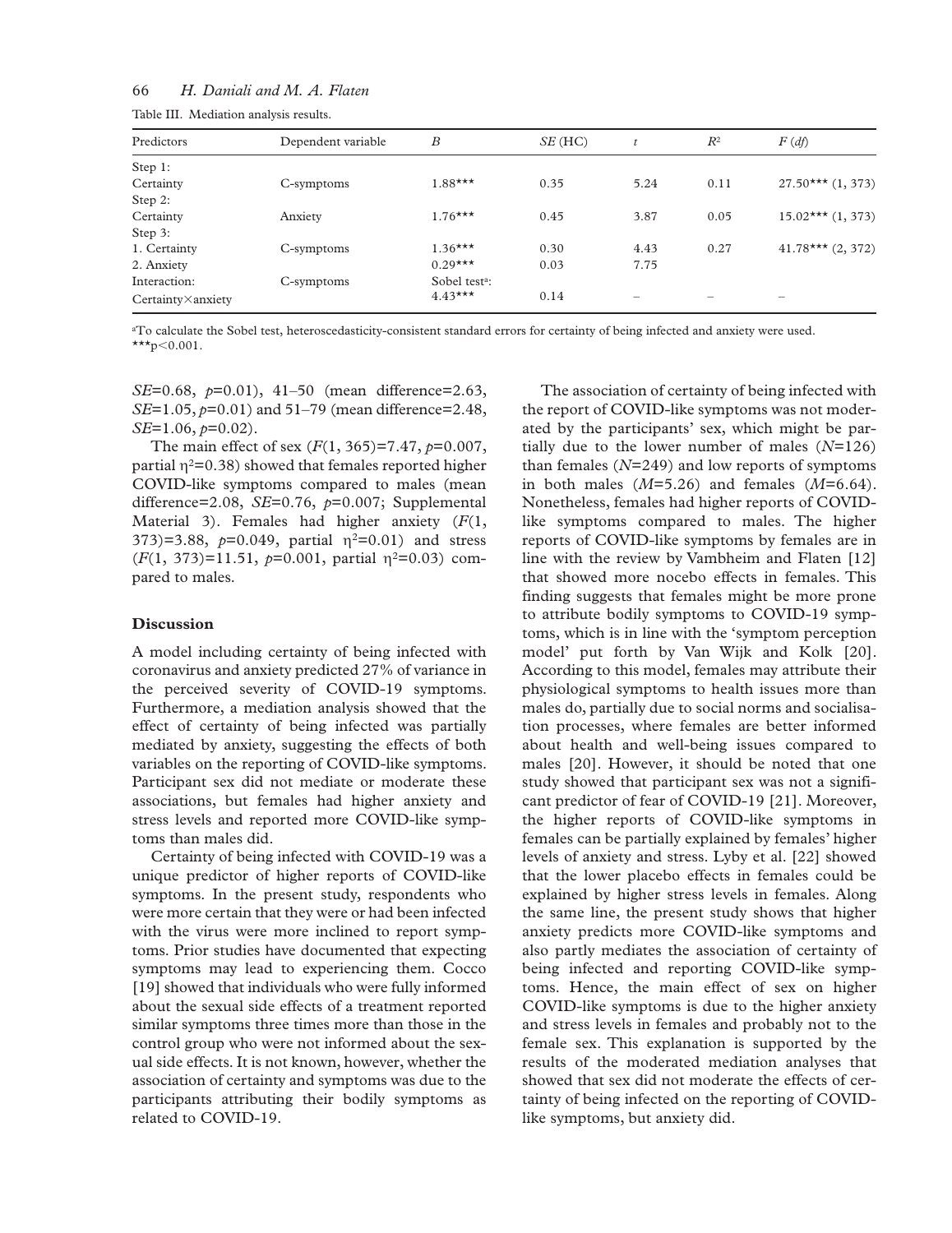Regarding the role of negative emotions on the reporting of bodily sensations as COVID-19 symptoms, the results showed that anxiety was uniquely associated with reported COVID-like symptoms. Former research has shown that individuals who have higher negative emotions tend to report higher symptoms and treatment side effects. Cameron et al. [23] showed that for patients who underwent chemotherapy for breast cancer, those with higher anxiety had an increased tendency to attribute their symptoms to the chemotherapy compared to patients with lower anxiety. Therefore, it is possible that negative emotions such as anxiety triggered individuals' attentiveness and sensitivity over their bodily experiences and consequently resulted in a higher perception of physiological experiences as COVID-19 symptoms.

Anxiety also partially mediated the association of certainty of being infected with the severity of reported COVID-like symptoms, as the mediation analysis showed that both certainty and anxiety predicted the COVID-like symptoms. The significant Sobel test showed that including anxiety as a mediator significantly reduced the effect of certainty of being infected on reported symptoms. Thus, a causal model is supported, where certainty of being infected leads to increased reporting of COVID-like symptoms. However, part of the effect of certainty is due to higher anxiety, suggesting that a higher certainty of being infected was associated with more reported COVID-like symptoms if the individual reported higher anxiety levels. Thus, reporting COVID-like symptoms is enhanced when individuals believe they have been infected or if the individuals are anxious. These cognitive and emotional factors have independent effects on symptom reporting. However, anxiety also has a mediating effect on the effect of certainty. Thus, the nocebo effect seems to consist of both cognitive and emotional components. Such a trend is in agreement with prior studies showing that negative emotions and thoughts (e.g. health-related concerns) result in over-reporting of symptoms [24]. This expands the model proposed by Colloca and Benedetti [25], where anxiety was identified as the main contributor to nocebo effects, by suggesting that cognitive factors may have an independent role. However, as the present study is a cross-sectional survey study, causality cannot be concluded from the results, and the suggested model should be followed up by experimental studies.

In the present study, neuroticism failed to be significantly associated with COVID-like symptoms and significantly mediating the relationship between certainty of being infected and COVID-like symptoms. Thus, the personality of the person believing to be or having been infected seems to be of little importance.

Finally, the moderated mediation analysis showed that participant age was not associated with the report of COVID-like symptoms, even though severity of symptoms is linked to higher age [3]. However, the trend analysis showed that participants aged between 31 and 40 years reported more symptoms than other older age groups. This is in line with studies that have suggested an opposite trend for age, as being younger was shown to be related with more psychological distress during COVID-19 pandemic [26]. However, the effect of age in this study might be affected by the age range of the participants, who had a mean of about 33 years, and the low report of symptoms. Thus, the present study is not conclusive about the effects of age.

## **Conclusions**

Believing to be infected with COVID-19, along with anxiety, can enhance the attribution of common bodily experiences to COVID-19. A theoretical model where the effect of certainty of being infected on COVID-like symptoms was partially mediated by anxiety was supported, suggesting the contribution of both cognitive and emotional factors on the manifestation of nocebo effects.

## **Recommendations for future studies**

Future studies are recommended to consider the following. First, as the design of the study was crosssectional, causality cannot be drawn from present findings. Hence, future studies are recommended to test the model approved here through experimental studies. Second, certainty of being infected with COVID-19 could be modulated or mediated by other cognitive or personality factors. In a consecutive study, we showed that conscientiousness and health anxiety predicted the certainty of being infected with COVID-19 [27]. However, there might be other psychological constructs, for example health catastrophising (i.e. over-estimation of the health threats) that could also contribute to such a nocebo belief. Therefore, possible relationships between other cognitive factors such as catastrophising and attribution of bodily experiences as COVID-19 symptoms should be investigated in the future. Third, the effects of other negative emotions, such as depression, on attribution of bodily experiences as COVID-19 symptoms should be considered. Fourth, the present study was conducted using a sample from the general population. This may have affected the data in terms of low report of symptoms. Therefore, predictive values of negative emotions and cognitive factors require revalidation in clinical populations as well. Fifth, the effects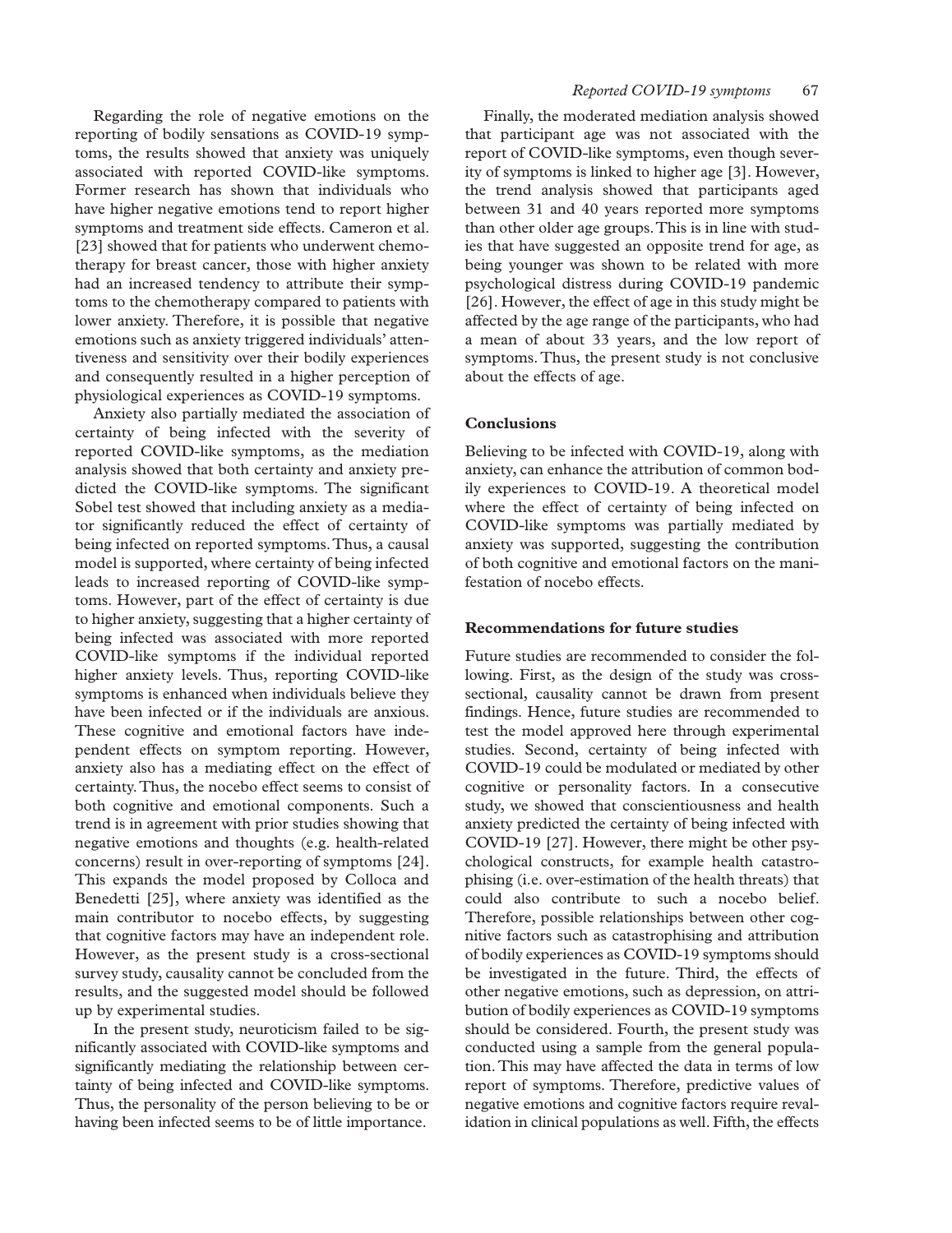## 68 *H. Daniali and M. A. Flaten*

of contextual factors, such as exposure to constant news about the pandemic [8], or the behaviour and characteristics of health-care personnel [28] on attentiveness to bodily sensations and attributing them to COVID-19 should be investigated. Lastly, previous studies have shown that placebo/nocebo effects modulate physiological activity such as the cardiac system [29]. Thus, experimental studies are encouraged to investigate the effects of nocebo factors on the exacerbation of physical symptoms in COVID-19 positive patients, as in Lyby et al. [22].

## **Limitations**

The present study was conducted using the general population, which probably led to low reporting of symptoms and thus lower variability. This might have affected the results. There were also relatively more females than males which might have affected the results. Future studies are recommended to control for these issues. Regarding the cross-sectional design of the study, causation could not be implied from the results. Moreover, online surveys have a number of problems such as biases in the sampling process, the effects of fatigue and loss of interest during responding to the questions, and dishonest responses. However, to lower the fatigue effect, only scales and questions that were considered easy to comprehend and respond were included. The number of questions was also kept at a minimum (*N*=57) to ensure that filling out the whole survey would not take more than 12 minutes. To avoid biased sampling, the link to the survey was manually distributed on social media such Facebook, Instagram and Twitter. However, as the descriptive results showed, the majority of the respondents were highly educated. So, caution should be paid in generalising the present findings to other populations. The present study also did not check for other underlying health issues due to the limitations in the number of questions. Chronic health issues may sensitise individuals to their bodily experiences [30]. Therefore, future studies should also investigate the effects of underlying health issues on attribution of bodily experiences to coronavirus symptoms. Lastly, this study only tested respondents who reported as not having tested positive for COVID-19. However, there is still a possibility that some of the respondents were infected without knowing it.

## **Acknowledgements**

The authors would like to thank the respondents for their participation and also wish to thank Ghazaleh Akbarzadeh for her contribution to the data collection.

## **Declaration of conflicting interests**

The authors declared no potential conflicts of interest with respect to the research, authorship and/or publication of this article.

## **Funding**

The authors disclosed receipt of the following financial support for the research, authorship and/or publication of this article: the Norwegian University of Science and Technology (NTNU) funded this study.

## **ORCID iDs**

Hojjat Daniali D [https://orcid.org/0000-0001-7437](https://orcid.org/0000-0001-7437-5954) [-5954](https://orcid.org/0000-0001-7437-5954)

Magne Arve Flaten **b** [https://orcid.org/0000-0001](https://orcid.org/0000-0001-6902-1537) [-6902-1537](https://orcid.org/0000-0001-6902-1537)

## **Supplemental material**

Supplemental material for this article is available online.

## **References**

- [1] Mitsikostas DD, Blease C, Carlino E, et al. European Headache Federation recommendations for placebo and nocebo terminology. *J Headache Pain* 2020;21:117.
- [2] Petrie KJ and Rief W. Psychobiological mechanisms of placebo and nocebo effects: pathways to improve treatments and reduce side effects. *Annu Rev Psychol* 2019;70:599–625.
- [3] He F, Deng Y and Li W. Coronavirus disease 2019: what we know? *J Med Virol* 2020;92:719–25.
- [4] Al-Rabiaah A, Temsah MH, Al-Eyadhy AA, et al. Middle East Respiratory Syndrome-Corona Virus (MERS-CoV) associated stress among medical students at a university teaching hospital in Saudi Arabia. *J Infect Public Health* 2020;13:687–91.
- [5] Lee SA. Coronavirus Anxiety Scale: a brief mental health screener for COVID-19 related anxiety. *Death Stud* 2020;44:393–401.
- [6] Gao J, Zheng P, Jia Y, et al. Mental health problems and social media exposure during COVID-19 outbreak. *PLoS One* 2020;15:e0231924.
- [7] Xie XF, Stone E, Zheng R, et al. The 'typhoon eye effect': determinants of distress during the SARS epidemic. *J Risk Res* 2011;14:1091–107.
- [8] Merckelbach H, Dandachi-FitzGerald B, Van Helvoort D, et al. When patients overreport symptoms: more than just malingering. *Curr Dir Psychol Sci* 2019;28:321–6.
- [9] Bailer J, Rist F, Witthöft M, et al. Symptom patterns, and perceptual and cognitive styles in subjects with multiple chemical sensitivity (MCS). *J Environ Psychol* 2004;24: 517–25.
- [10] Aschwanden D, Strickhouser JE, Sesker AA, et al. Psychological and behavioural responses to coronavirus disease 2019: the role of personality. *Eur J Pers*. Epub ahead of print 8 July 2020. DOI: 10.1002/per.2281.
- [11] Flaten MA, Aslaksen PM, Lyby PS, et al. The relation of emotions to placebo responses. *Philos Trans R Soc B Biol Sci* 2011;366:1818–27.
- [12] Vambheim SM and Flaten MA. A systematic review of sex differences in the placebo and the nocebo effect. *J Pain Res* 2017;10:1831.